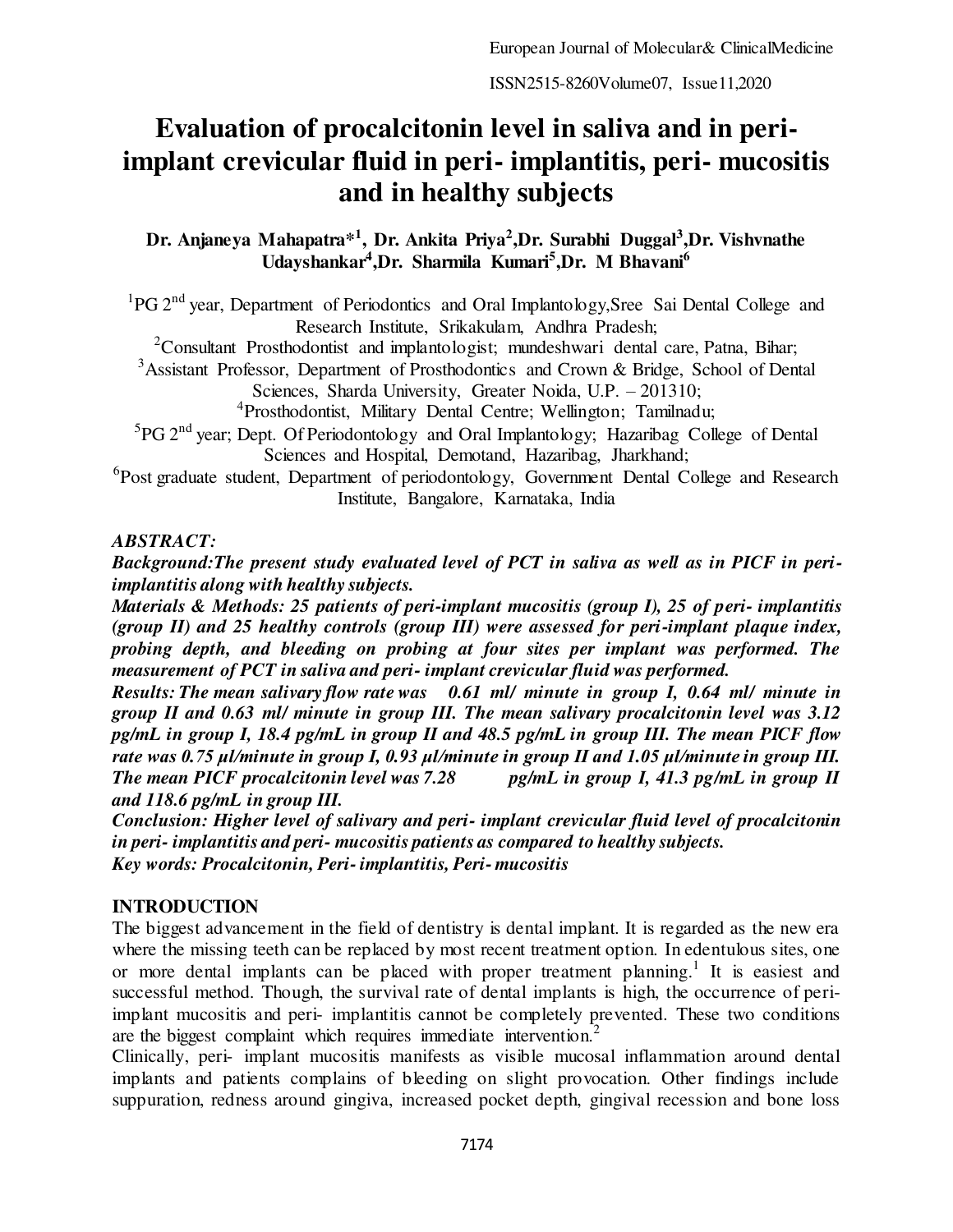around dental implants. Radiographs reveal significant bone loss.<sup>3</sup> Peri- implantitis is mentioned as inflammation around dental implants characterized by bone loss and increased probing depth. It is mild when little bone loss is seen, moderate with significant bone loss and advanced with excessive bone loss with marked probing depth.<sup>4</sup>

It is evident that poor oral hygiene is the leading cause of peri- implant mucositis and periimplantitis. Failure to remove plaque, use of smoking form of tobacco and genetics play an important role in progression of the conditions.<sup>5</sup> Certain proteins such as procalcitonin (PCT) increase in saliva in reaction to bacterial infection and tissue injury. It is assumed that the level of PCT elevates in saliva and peri implant crevicular fluid (PICF) in peri- implant mucositis and peri- implantitis.<sup>6</sup> Considering this, we attempted to evaluate level of PCT in saliva as well as in PICF in peri- implantitis along with healthy subjects.

# **METHODOLOGY**

Fifty patients who received dental implants in last 5 years with signs of peri- implant mucositis and peri- implantitis were selected for the study. 25 healthy subjects were also enrolled as controls. The inclusion criteria were patients age ranged 18-40 years of either sex, non- smokers, not on long standing steroid therapy. Exclusion criteria were pregnant women and patients beyond specified age group and those not willing to participate in the study. The study was presented to Review and ethical committee of the institution where after assessing various factors the study got approved.

After subjects agreed to give their written consent were divided into 3 groups. Group I were those who had signs of peri-implant mucositis, group II patients were those who had signs of peri- implantitis ( $>3$  mm bone loss,  $>6$  mm probing depth) and group III subjects were healthy controls. Oral examination was performed in all subjects. Assessment of Peri-implant plaque index, probing depth, and bleeding on probing at four sites per implant was performed. Crestal bone loss was measured radiographically with the help of digital intraoral radiograph. On the day of collection of saliva for the measurement of PCT, all patients were advised to refrain from breakfast and unstimulated saliva was collected at sterile pipette. Supernatant was separated and salivary procalcitonin measurement was performed with an enzyme-linked immunosorbent assay (ELISA) procalcitonin kit.For the collection of PICF for the measurement of PCT, all subjects were advised to prevent breakfast, brushing and eating. Paper cones were inserted into periimplant pocket and the samples were collected which were subjected to ELISA procalcitonin kit.Findings of the study were statistically studied using Mann Whitney U test for the significance  $(P< 0.05)$ .

## **RESULTS**

| $\frac{1}{2}$            |                        |                   |           |  |  |
|--------------------------|------------------------|-------------------|-----------|--|--|
| Group 1<br><b>Groups</b> |                        | Group II          | Group III |  |  |
| Status                   | Peri-implant mucositis | Peri- implantitis | Healthy   |  |  |
| M:F                      | 3:12                   | 1:14              | 12:13     |  |  |

## **Table I Patients distribution in groups**

Table I shows that there were 13 males and 12 females in group I, 11 males and 14 females in group II and 12 males and 13 females in group III.

**Table II Recording of periodontal parameters in all groups** 

| Parameters                                         | Group   | Group<br>ш | Ш<br>Group        | value       |
|----------------------------------------------------|---------|------------|-------------------|-------------|
| $\mathscr{C}_o$ ,<br><b>Bleeding</b><br>on probing | $\cdot$ | ີ<br>ں ۔ ب | າ ດ<br>יש<br>JU.I | $v \cdot v$ |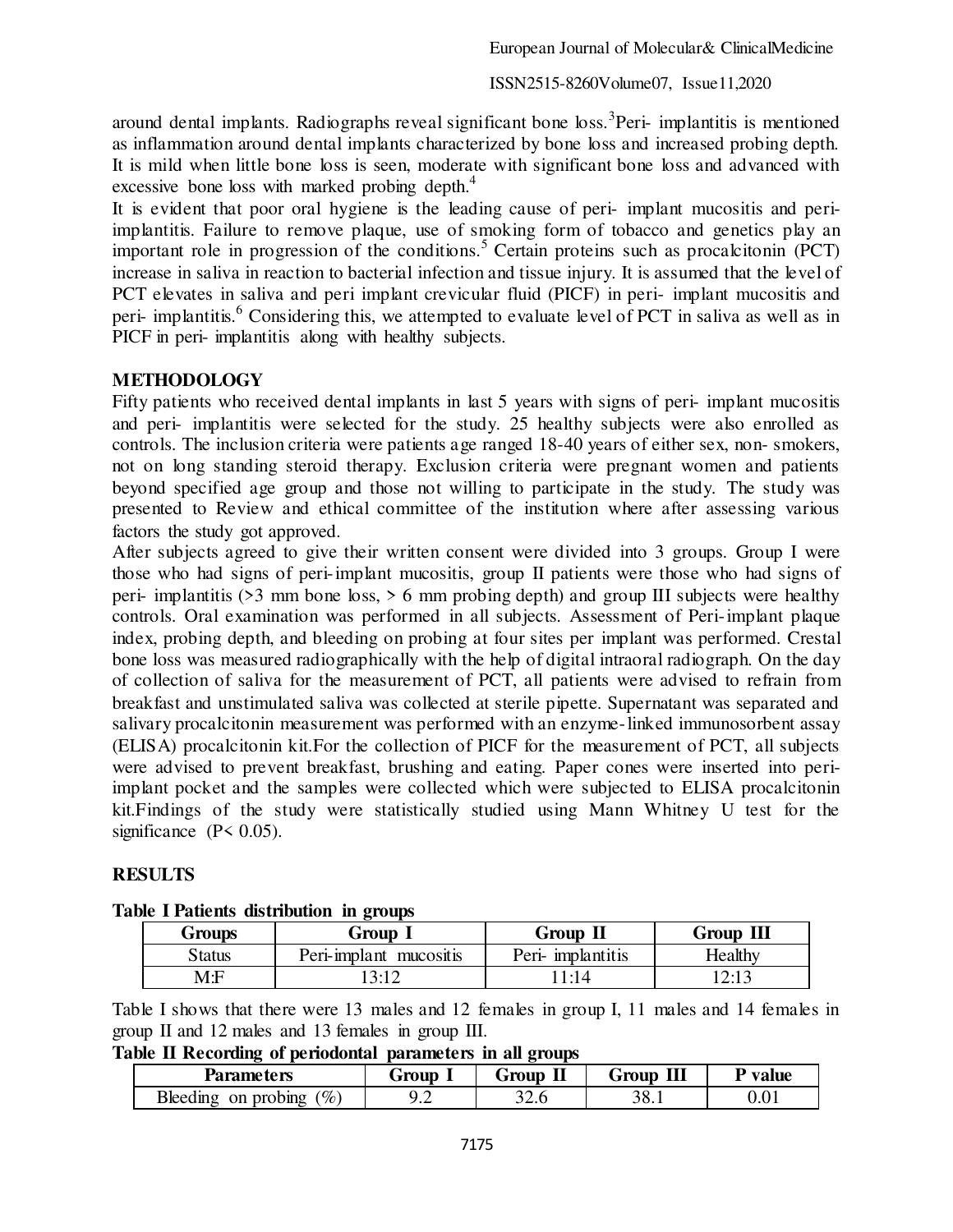| Plaque index $(\% )$   | ר דר |            |      |
|------------------------|------|------------|------|
|                        |      |            |      |
| Probing depth (mm)     |      | т.∠        | 0.04 |
| Crestal bone loss (mm) |      | n 1<br>ن ک |      |

Table II, graph I shows that bleeding on probing was 9.2% in group I, 32.6% in group II and 38.1% in group III. Plaque index was 10.4% in group I, 27.3% in group II and 35.4% in group III. Probing depth was 1.4 mm in group I, 1.9 mm in group II and 4.2 mm in group III. Crestal bone loss was 0.8 mm in group I, 1.5 mm in group II and 2.3 mm in group III. A significant difference was observed between all groups (P< 0.05).

**Graph IRecording of periodontal parameters in all groups**



|  |  | Table IIIRecording of parameters in all groups |  |
|--|--|------------------------------------------------|--|
|--|--|------------------------------------------------|--|

| <b>Parameters</b>                  | Group 1 | Group II | Group III | <b>P</b> value |
|------------------------------------|---------|----------|-----------|----------------|
| Salivary flow rate (ml/ min)       | 0.61    | 0.64     | 0.63      | 0.91           |
| Salivary procalcitonin (pg/mL)     | 3.12    | 18.4     | 48.5      | 0.001          |
| PICF flow rate $(\mu\text{l/min})$ | 0.75    | 0.93     | 1.05      | 0.12           |
| PICF procalcitonin (pg/ mL)        | 7.28    | 41.3     | 118.6     | 0.001          |

Table III, graph II shows that mean salivary flow rate was 0.61 ml/ minute in group I, 0.64 ml/ minute in group II and 0.63 ml/ minute in group III. The mean salivary procalcitonin level was 3.12 pg/mL in group I, 18.4 pg/mL in group II and 48.5 pg/mL in group III. The mean PICF flow rate was 0.75 μl/minute in group I, 0.93 μl/minute in group II and 1.05 μl/minute in group III. The mean PICF procalcitonin level was 7.28 pg/mL in group I, 41.3 pg/mL in group II and 118.6 pg/mL in group III. A statistical significant difference for all parameters was found between groups  $(P < 0.05)$ .

## **DISCUSSION**

Saliva is secreted by major salivary and mucous glands. It has both organic and inorganic constituents which is essential to carry out essential functions in the body. It aids in digestion,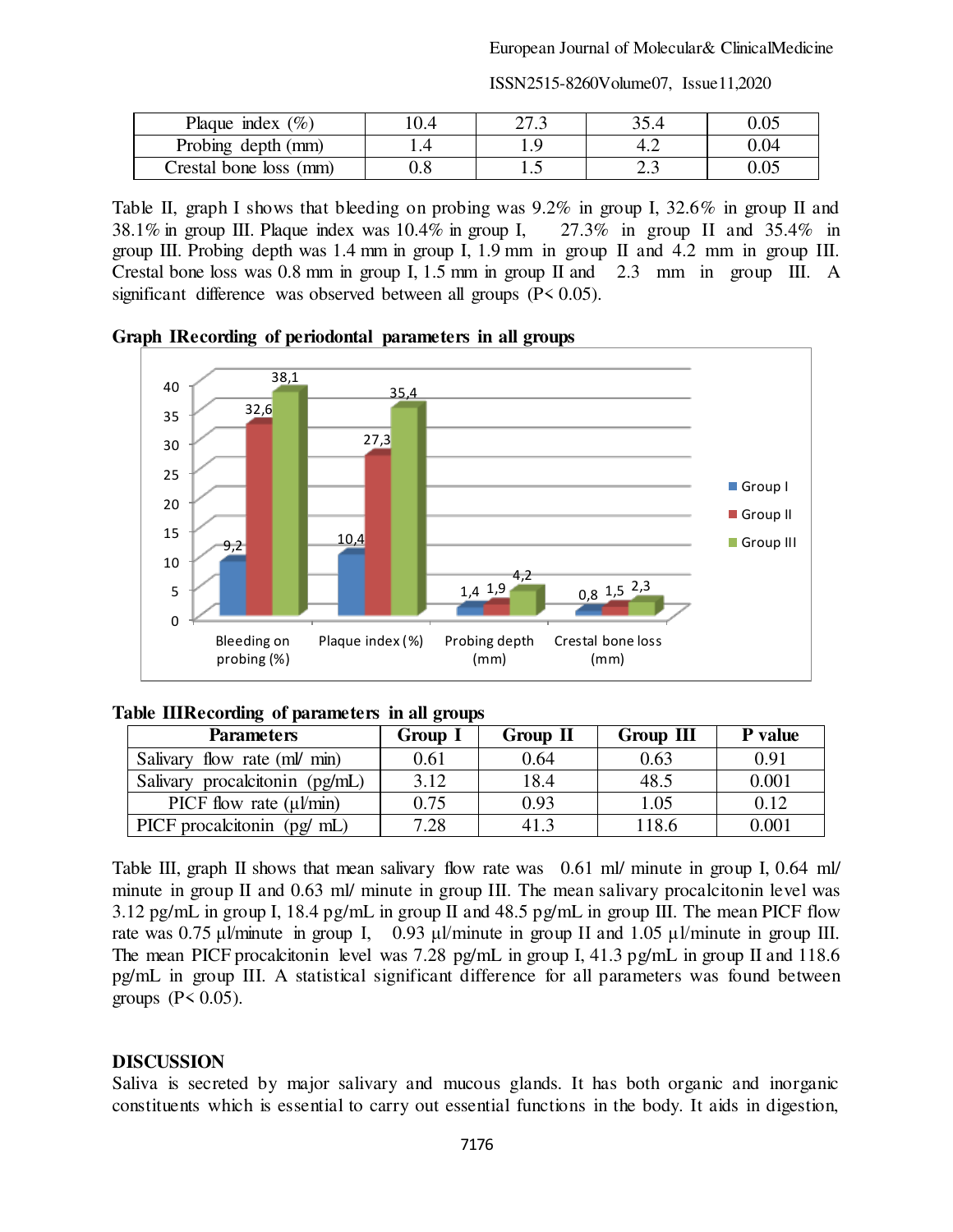bolus formation, buffering, lubrication and retention of dentures etc. It has role in detection of caries, sjogren syndrome, periodontal disease and oral cancer. It is found that salivary analysis is helpful in evaluation of the severity of the disease.<sup>7</sup> Recent data mention salivary biomarkers such as matrix metalloproteinases, elastase, interleukins, C-reactive proteins are linked to periodontal disease. PCT is liberated from C cells of thyroid gland and neuroendocrine cells of the lungs in the presence of inflammatory mediators and bacterial toxins. It is a potent biomarker in periodontal diseases.<sup>8</sup>The present study evaluated the level of PCT in saliva as well as in PICF in peri- implantitis along with healthy subjects.

In present study, patients were classified into 3 groups. Group I were of peri-implant mucositis, group II patients were of peri- implantitis and group III subjects were healthy controls. There were 13 males and 12 females in group I, 11 males and 14 females in group II and 12 males and 13 females in group III. Algohar et al<sup>9</sup> included 60 subjects (group I (control), group II (periimplant mucositis), group III- peri-implantitis). Study showed more BOP, PD, peri-implant plaque index and crestal bone loss in group III in contrast to group II and I. PCT level found to be significant higher in group II and III. A significant positive correlation was found between PICF procalcitonin levels and periodontal parameter in group III, whereas group II exhibited significant positive correlation between PICF and BOP. Group III showed positive correlation between PCT and BOP.

We observed higher values for bleeding on probing, plaque index, probing depth and crestal bone loss in group II and III as compared to group I. The difference found to be significant between all groups. Hendek et al<sup>10</sup> in their study on 72 non-smokers subjects, 21 had chronic periodontitis, 14 had generalized aggressive periodontitis (GAgP), 18 had gingivitis and 19 were healthy subjects. Results of the study showedlowest salivary ProCT level in the healthysubjects followed by gingivitis group, the CP group and highest in the GAgP group. A positive correlation existed between the mean salivary ProCT level and GI, CAL, and PD. These differences were statistically significant.

In this study, mean salivary flow rate was 0.61 ml/ minute, 0.64 ml/ minute and 0.63 ml/ minute in group I, II and III respectively. The mean salivary procalcitonin level was 3.12 pg/mL, 18.4 pg/mL and 48.5 pg/mL in group I, group II and group III respectively. The mean PICF flow rate was  $0.75 \text{ u/minute}$ ,  $0.93 \text{ u/minute}$  and  $1.05 \text{ u/minute}$  in group I, group II and group III respectively. The mean PICF procalcitonin level was 7.28 pg/mL in group I, 41.3 pg/mL in group II and 118.6 pg/mL in group III.It is evident that procalcitonin concentration elevates owing to bacterial invasion leading to sepsis. Our study revealed higher plaque score in periimplantitis group (group III), which supports the fact that abundant bacteria are present near the diseased implant site. Bacteria of gram-negative origin especially bacilli and spirochetes invade the peri-implant pocket and allow the release of endotoxins. Uzzan et  $al<sup>11</sup>$  showed that PCT has short half life and hence is the recommended biomarkers to be assessed for the measurement of severity of disease. Giannopoulou et  $al^{12}$  in their research mentioned that PCT is better than Creactive protein in determining periodontal infection.

The limitation of the study is small sample size. The level of Pro-inflammatory cytokines was not measured in present study. Long follow up of the patients was not performed.

## **CONCLUSION**

Authors found higher level of salivary and peri- implant crevicular fluid level of procalcitonin in peri- implantitis and peri- mucositis patients as compared to healthy subjects.